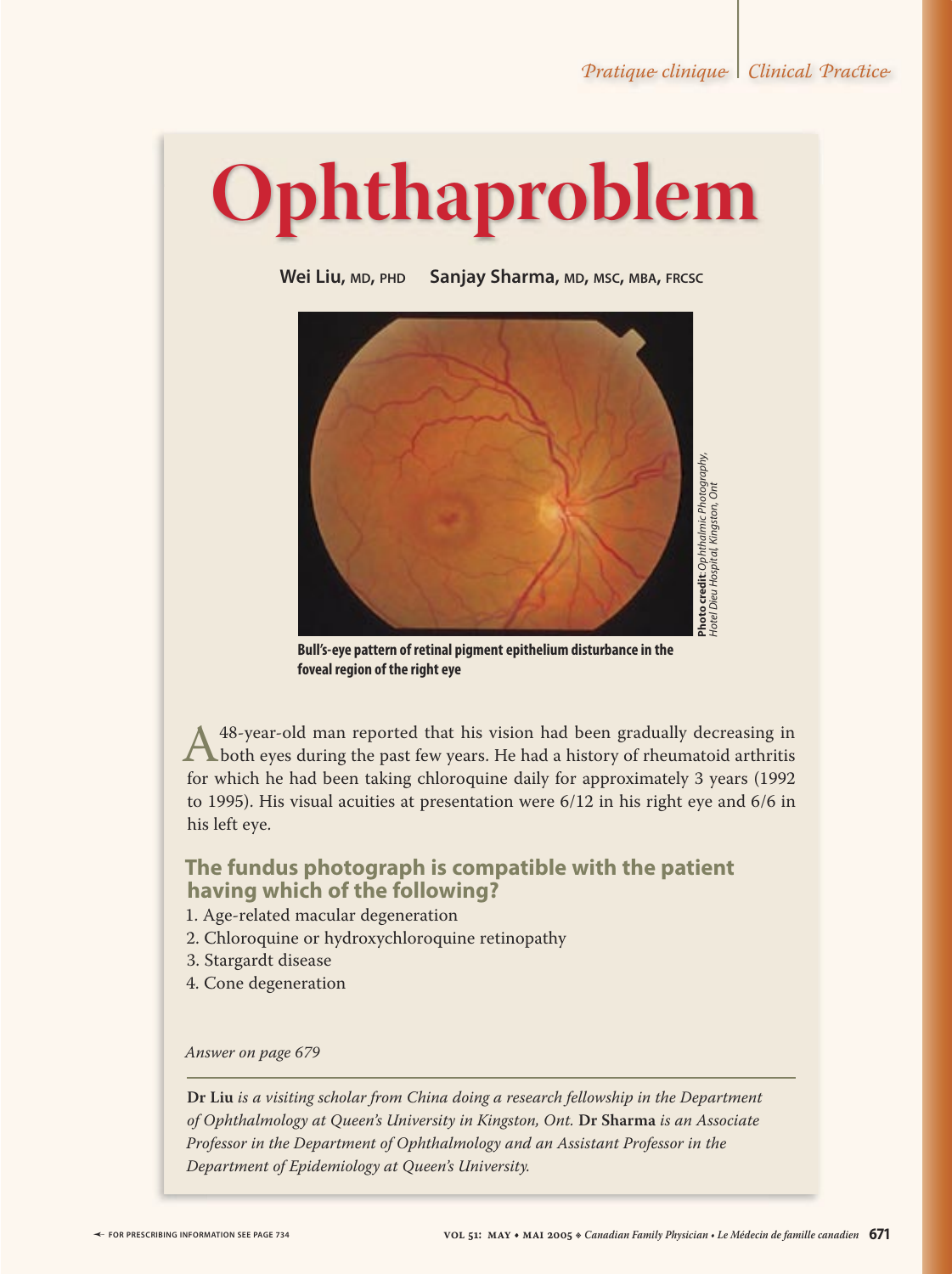## **Answer to Ophthaproblem** *continued from page 671*

## **2. Chloroquine or hydroxychloroquine retinopathy**

Chloroquine was first used to prevent and treat malaria during World War I. Since then, it and its analogue, hydroxychloroquine, have been used to treat certain connective tissue diseases, such as rheumatoid arthritis and systemic lupus erythematosus. Chloroquine retinopathy, first reported in  $1957<sup>1</sup>$  is a rare condition characterized by a bull'seye appearance of the macula. Patients with this condition often note a decrease in central vision that they usually relate to central or paracentral scotomas. Other symptoms reported include photophobia (sensitivity to light), nyctalopia (difficulty seeing in the dark), photopsias (flashing lights), and impaired colour vision.

The earliest fundus findings of chloroquine toxicity are parafoveal retinal pigment epithelium irregularities and loss of the foveal reflex. In the early stages, these changes can be indistinguishable from changes that occur with aging. As the disease progresses, the pigment epithelium continues to atrophy. In the final stages, a classic "bull's-eye" (granular hyperpigmentation of the parafoveal area surrounded by a concentric zone of hypopigmentation) usually appears (**Figure 1**). In some advanced cases, pallor of the optic disk, attenuated retinal arterioles, and mottling of the peripheral retinal pigment epithelium occur. In early cases of chloroquine toxicity, a patient's fundus can appear morphologically normal, but threshold visual field and Amsler chart testing can detect paracentral scotomas. Fluorescein angiography shows hyper-

fluorescence in a bull's-eye pattern and is helpful in demonstrating faint changes before the disease is detected biomicroscopically.

The mechanism of chloroquine toxicity is not fully known. Chloroquine clears very slowly from the body, however, and its deposition in the melanin-containing tissues of the eye might contribute to its retinal toxicity.2,3



Figure 1. **Window defects corresponding to the area of macular retinal pigment epithelium changes are shown in an early fl uorescein angiogram in the right eye**

The incidence of hydroxychloroquine retinopathy is low. A review of more than 1200 hydroxychloroquine prescriptions filled in a Kaiser Permanente Medical Care Program found only one case of definite retinopathy (0.08%) and a few cases of indeterminate but probable toxicity (0.4%).<sup>4</sup> The condition is closely related to daily dose of medication and duration of treatment.<sup>5</sup> Risk factors for developing retinopathy include doses of chloroquine higher than 3 mg/kg daily and doses of hydroxychloroquine higher than 6.5 mg/kg daily, doses of hydroxychloroquine higher than 400 mg/d, $^5$  and cumulative doses higher than 500 g.6 Other factors that increase risk of chloroquine toxicity include using the medication for longer than 5 years, high serum fat level, having renal or liver disease, having concomitant retinal disease, and being older than 60 years. Loss of

> vision is usually irreversible, even after cessation of the drug.<sup>2</sup>

In 2000, the American Academy of Ophthalmology issued recommendations on screening for chloroquine and hydroxychloroquine toxicity.5 They suggested that all patients beginning either chloroquine or hydroxychloroquine therapy should have a baseline examination within the first